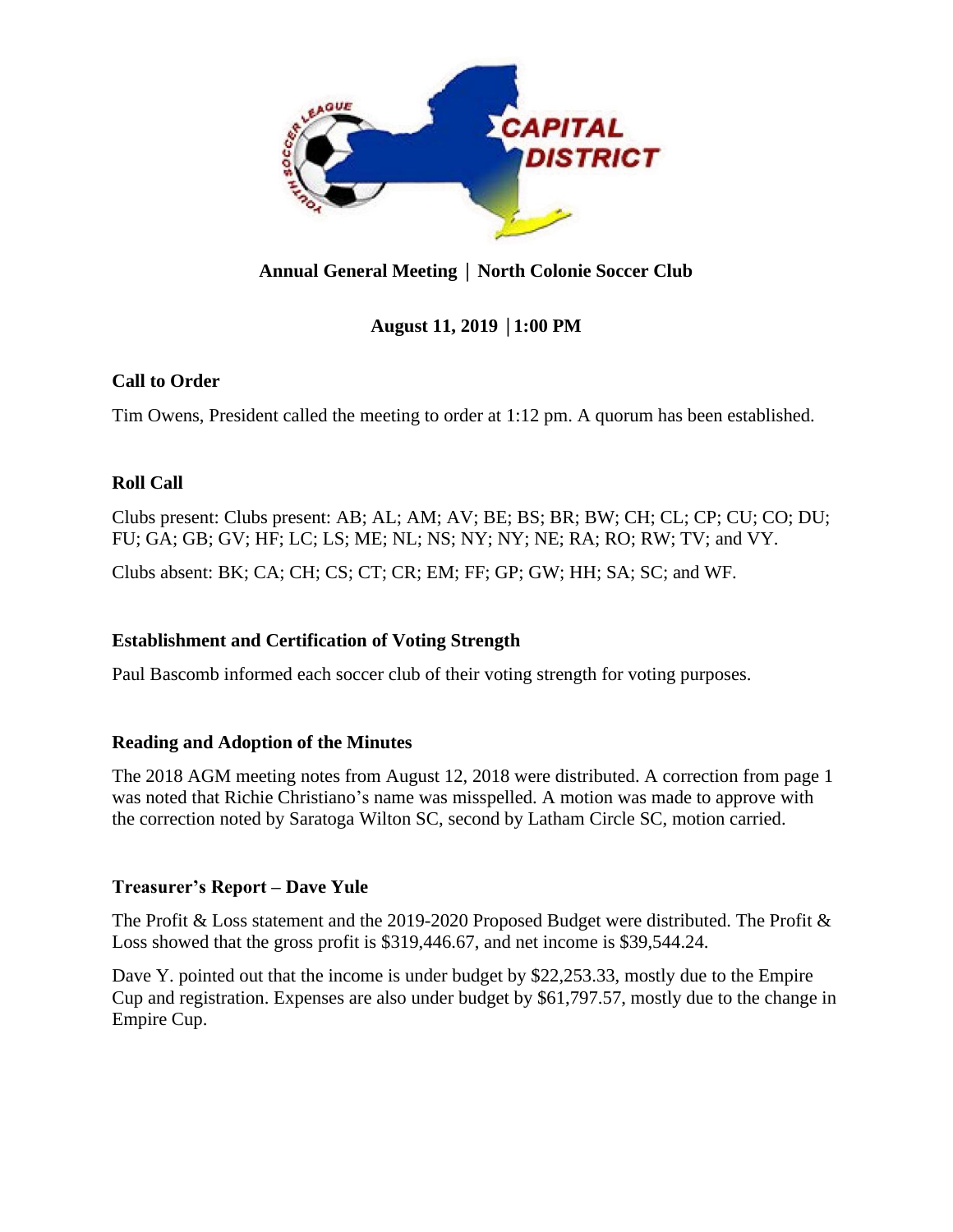Budget Proposal: Dave Y. mentioned that a \$10,000 income line has been for EDP Registrations. The Empire Cup income/expenses have been adjusted to align with the new structure. Dave Y. reported that the office staff is now down to 3 people, and they have increased Jan's hours.

A motion was made by Hoosick Falls SC to approve the treasurer's report and budget as presented, second by Valley SC, motion carried.

### **Unfinished business**

None

## **Comments from the Floor**

Eastern NY Annual General Meeting: Tim O. presented a report from the meeting.

- Eastern NY's annual budget included a \$1 per player increase.
- \$10,000 in ODP scholarships were distributed
- Eastern NY hired a new Social Media person
- Eastern NY President report The have adopted an AIMS (Athletes Injury Management System) which will track all injuries to athletes
- Public Relations report 2 members of US Women's National Team are from Eastern NY.
- Representative from EDP spoke about their partnership with the Federation and Eastern NY
- FIFA rule changes: will not be in effect in Eastern NY until Spring 2020:
	- 1. Substitution rule players can exit the field at the nearest point (no longer at the midfield touchline).
	- 2. Coaches may now be yellow and red carded.
	- 3. Drop ball rule At a stoppage of play outside the penalty area, the ball will be dropped for a player from the team that lasted touched the ball. Inside the penalty area, the goalkeeper gets possession of the ball and can use his/her hands
	- 4. Hand Ball (handling) did not discuss rule change as it is not being adopted until Spring
	- 5. Direct Free Kick a direct free kick inside your own penalty area does not have to leave the penalty area. Ball is in play as soon as it is touched. This applies to the build out line also.
- Eastern NY is going to continue with SI Play for this year.

Eastern NY - Tim Frament - Tim F. explained some of the new rules from Eastern NY in detail.

\$1 per player increase: US Youth increased the fee per player by \$1.25, and Eastern NY is absorbing \$0.25 per player.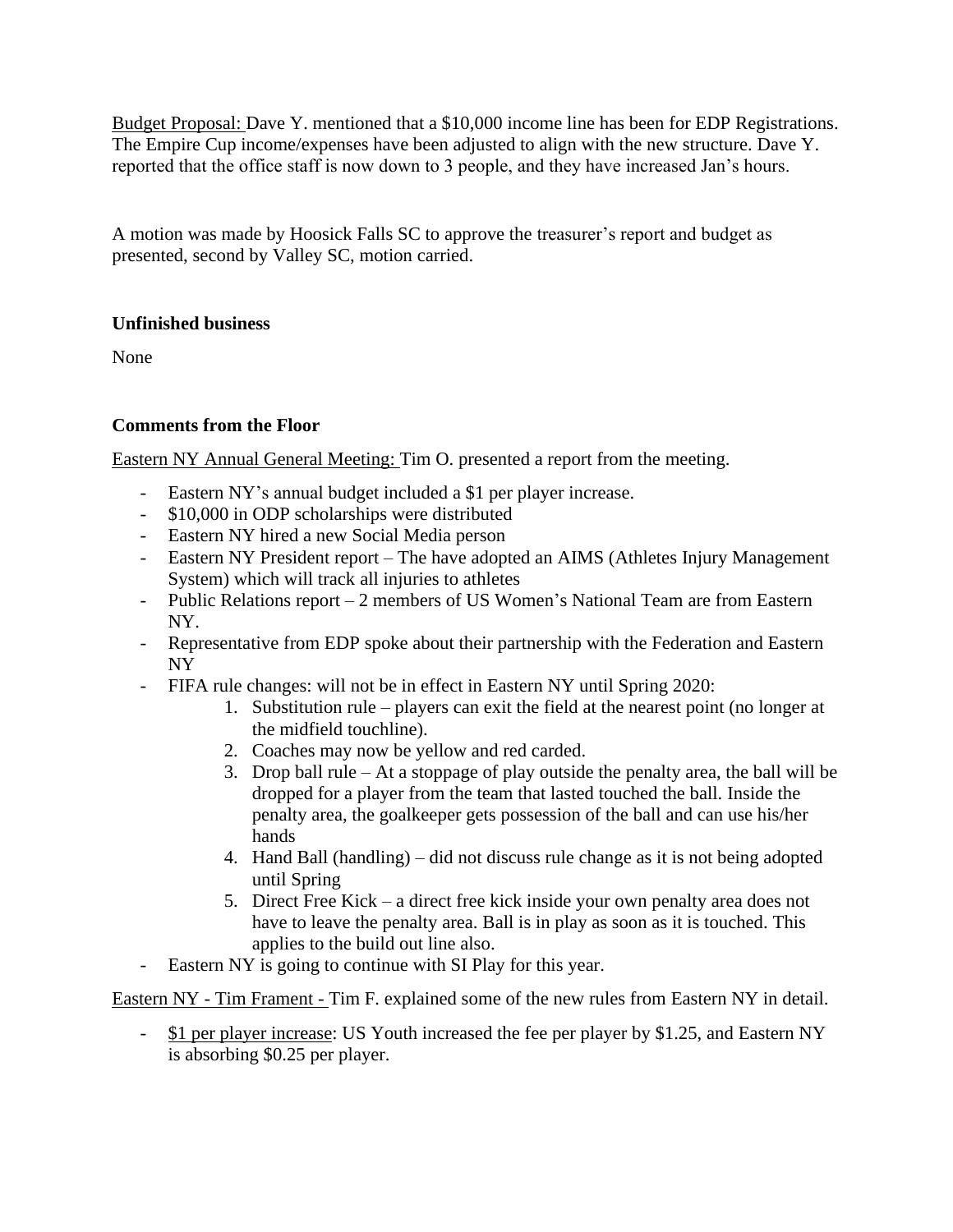- EDP registrations: Because the EDP partnership happened so fast last year, they allowed registration through EDP. That was only for the 1<sup>st</sup> year of the partnership. Future EDP registrations will now go through CDYSL
- SI Play software Eastern NY has 1 more year of their contract with SI Play. SI Play was purchased by Sports Engine.
- Policy 212. Explained that Bylaw 212 and Policy 212 is a requirement of US Soccer. All member clubs must register any recreation/in-house/intramural players through CDYSL. US Soccer is beginning to more closely monitor compliance, primarily due to the passage of the Safe Sport legislation in 2017. It requires mandatory sexual abuse training and more rigorous background checks, which has extensive insurance implications. By US Soccer rules, CDYSL may not allow any club to be a member unless all players in that club register with US soccer. Tim F. then fielded several questions from clubs:
	- 1. Colonie SC mentioned that registering players twice a year is cumbersome and wondered if they can purchase their own insurance. Tim F. said that US Soccer states that even if you get your own insurance, if all players are not registered with US Soccer, no players from that club may be a part of US Soccer. He also mentioned that it isn't only about insurance for injuries, there are other liabilities like sexual abuse. He clarified that if you register any players with CDYSL, they are also registered through US Soccer.
	- 2. Saratoga SC said the town and club are a partnership. Tim F. mentioned that if the club isn't arranging for insurance, etc., then it is a different situation.
	- 3. Colonie SC asked if a player needs to register twice for travel & rec, and Tim F. clarified that they only need to register once.
	- 4. FC Dutchman said that their rec teams are insured privately, so he questioned why all rec players need to be registered. Tim F. confirmed that US Soccer requires all players in a club to be registered.
	- 5. Bethlehem SC asked about changes to background checks. Tim F. said that the Federation attorney is recommending county background checks as the rates per state are drastically different (\$3 in Texas, \$95 in NYS).
	- 6. Bethlehem SC asked what the benefit of registering a rec player through CDYSL is when they are already private insurance. Tim F. said unfortunately it is just to comply with the Policy 212. He did say that the CDYSL insurance does offer more coverage than the typical private insurance (sexual abuse, traumatic brain injury, etc.).
	- 7. Dave Y asked if a club registers rec player, will the rec coaches also need a background check, and Tim F. confirmed that they would.
	- 8. Rip Van Winkle SC asked if a rec coach already has completed a background check (teacher, police officers), do they need to do it again? Tim F. said that you can submit the official background check to the risk management committee for review and said that Eastern NY is working to streamline this process.
	- 9. Amsterdam SC asked if there is a deadline to comply, and Tim F. said that Policy 212 has been in effect for quite a while now, but compliance is becoming more of a priority with Eastern NY. A club asked if there is a penalty if they don't comply, and Tim F. said that the club wouldn't be able to register their travel players.
	- 10. Bethlehem SC noted that the increase of registering rec players will greatly increase the volume in the office. Tim O. announced that an all-digital system will be implemented this year.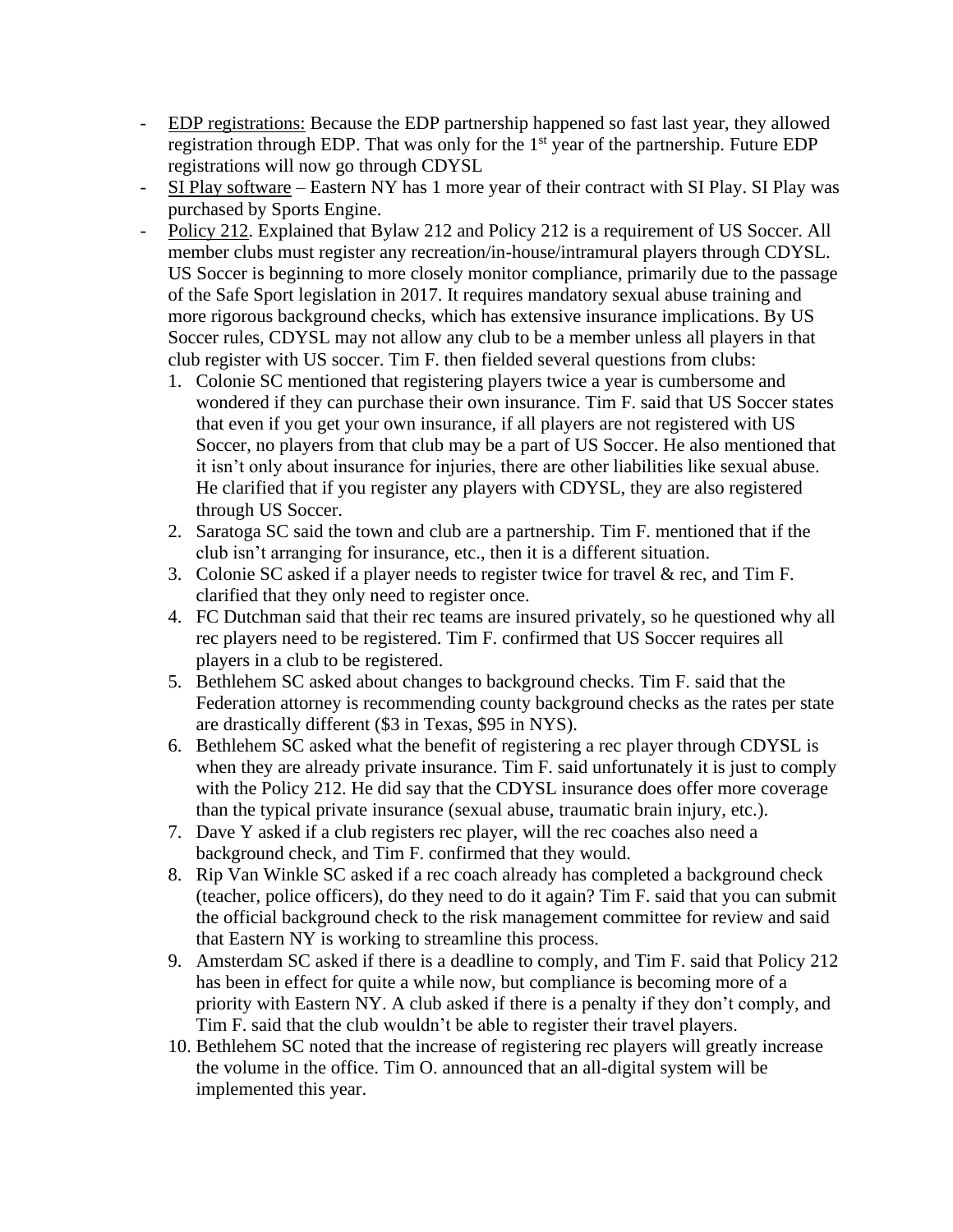- Eastern NY AGM: 6 proposed changes
	- 1. In the past Vice Presidents were determined by seniority. A proposal passed that the role of each vice president will be determined by the executive board.
	- 2. In the past, there were 13 members of the executive board, which included 4 trustees. A proposal passed to lower the number of trustees to 2 trustees.
	- 3. A proposal was made to create an oversight committee, which was not passed.
	- 4. Executive Board elections Tim Frament has been elected as a Vice President.

- Tim O. introduced our new league operations director, Jan Brown. Jan introduced herself to the board of directors. She requested for flexibility as she adjusts to the new role. Tim O. also introduced Stephanie in the CDYSL office.

#### **Officers**

No Report

#### **Standing Committee Reports:**

- **1. Rules**  No report
- **2. Registrations** No Report

#### **3. Games – Paul Bascomb**

Paul B. reported that there were only 41 comments from coaches received from the 1600 games, 9 of which were due to teams running up the score.

Paul B. is looking to form committees of 6 people per age group to assist him with team placements. He requested that teams attempt to get more complete rosters before the team placements. Team placements are a difficult process, and the more info the better.

Paul B. would like EDP team consider playing limited play schedule through CDYSL. The goal is to get more Division 1 games; therefore, he is willing to schedule limited play games later in the season when EDP is generally done.

- **4. Finance & Scholarship – Dave Yule** No report
- **5. Executive**

No report

#### **6. Membership – Afrim Nezaj**

1. Due to the rule that any clubs not active after a 2-year period becomes inactive, the following clubs will become inactive: Chatham, Cohoes, Empire and New Lebanon.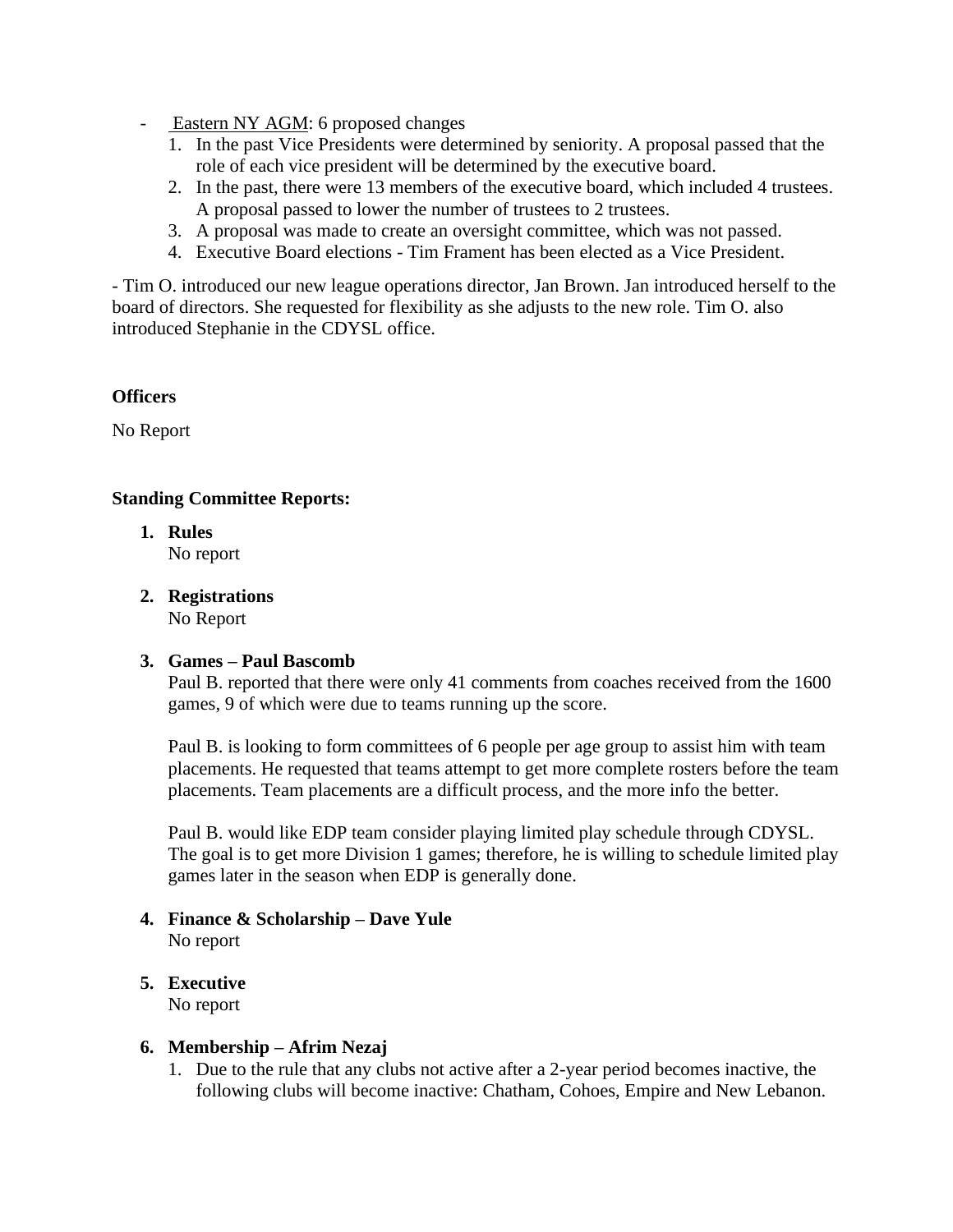2. Nirvana North has submitted all paperwork. They have 7 girls' teams (U8-U18). They are based in Clifton Park, and have about 150 girls participating. Richard Birthammer is the President, and the club representative mentioned that they do have 1 team interested in fall ball. The second read of the application will be at the October general board meeting. Mike K from FC Dutchman asked what the purpose of the 2<sup>nd</sup> read of membership applications is, and Tim O. responded that the rule is in the CYSL Bylaws**.** 

#### **7. Zero Tolerance/Appeals – Roy Pfeil**

Roy P. mentioned that last fall he created some protocols to help coaches know how to deal with a variety of situations. This was distributed to clubs last year, and will go out again this fall. Roy P. requested that club presidents share it with their coaches/managers.

Roy P. reported that he assessed 3 zero tolerance fines this year, and that the executive board had recommended that the fines be higher. Roy P. also said that about 17 zero tolerance letters were sent out this year.

**8. Arbitration**  No report

- **9. Nominations** No report
- **10. Risk Management** No report

#### **Special Committees**

- **1. Programs – Roy Pfeil**
	- **a. Coaching Education – Roy Pfeil** No report

#### **b. ODP Program – Roy Pfeil**

Roy P. said they had 26 players from upstate NY make the ODP regional pool. Tryouts are next Sunday at the North Colonie Soccer Club from 9am till noon. Scholarships are available. Practices will be indoors at Afrim Latham Dome and outdoor practices will be in New Paltz on turf.

#### **c. Executive – Tim Owens**

Tim O. thanked everyone for allowing him to serve as President and affirmed that the league remains strong. He mentioned that there are many challenges that soccer leagues are facing, including expansions of other leagues which force everyone to work harder and smarter.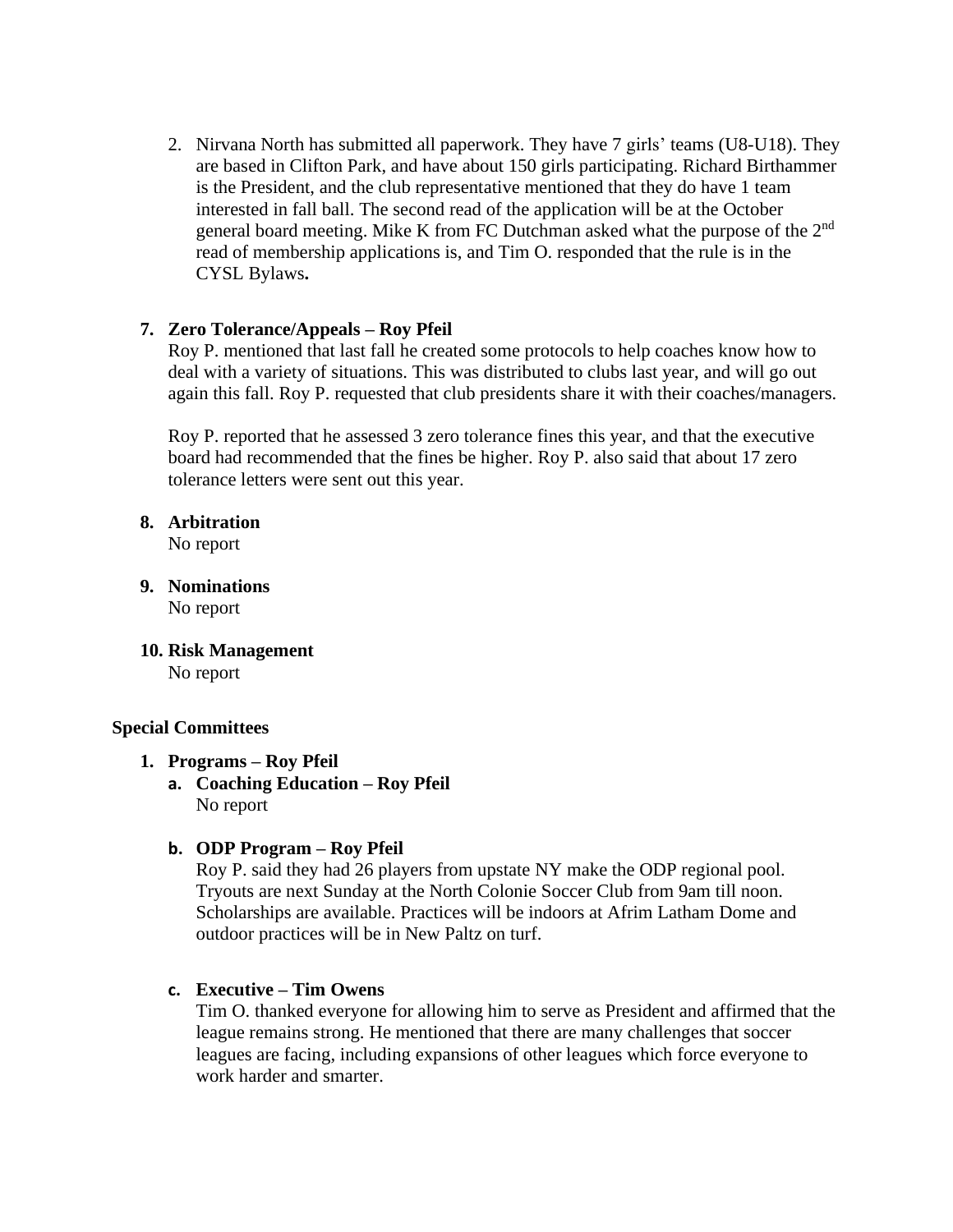#### **Elections of Officers**

Paul B., nominating chair, announced the nominations for open officer positions. President – Tim Owens & Roy Pfeil. Due to term limits, Tim O. has withdrawn his name as President.

1<sup>st</sup> Vice President - Michael Kinnally

2<sup>nd</sup> Vice President – Albany SC nominated Tim Owens to finish Roy P's term as Vice President (August 2020)

At-Large Members (two positions) - Afrim Nezaj. Paul B. noted that Tim F. is stepping down because of his role with Eastern NY. Roy P. nominated Bruce Rosenthal, but he respectfully declined. Candice McHugh from RCS SC volunteered to fill the other at-large position.

No further nominations from the floor, vote held and passed unanimously.

Roy P. then continued with the meeting as President. He thanked Tim O. for all his work the past 4 years.

#### **Amendments to Constitution and Bylaws**

None

#### **New Business**

1. Hoosick Falls made a motion to exempt all member clubs with less than 2 voting allotments from general meetings except for the AGM. Tim O. said that because the current rule is in the constitution, the motion would need to be submitted 60 days prior to the AGM.

Tim F. mentioned that if a notice is sent out to all members prior to the October General Board Meeting, the members could vote on the constitution change in October.

Paul B. mentioned that there are 18 clubs that have 1 voting allotments, so if all those clubs were exempt from a meeting, it would be difficult to reach a quorum. Hoosick Falls SC then withdrew the original proposal and made a motion to exempt all member clubs with zero voting allotments from general meetings except for the AGM. New Lebanon seconded the motion. Jan B. will send notification of the motion to clubs early next week, and there will be a vote at the October General Board meeting.

- 2. Paul B. mentioned that fall ball registration closes on August  $31<sup>st</sup>$ , and games begin on September  $15<sup>th</sup>$ .
- 3. A club asked if there is a referee meeting prior to the season to go over all the rule changes (in particular build out lines). Paul B. said that there will not be a meeting as it is difficult to schedule. He suggested that the coaches help the refs out.